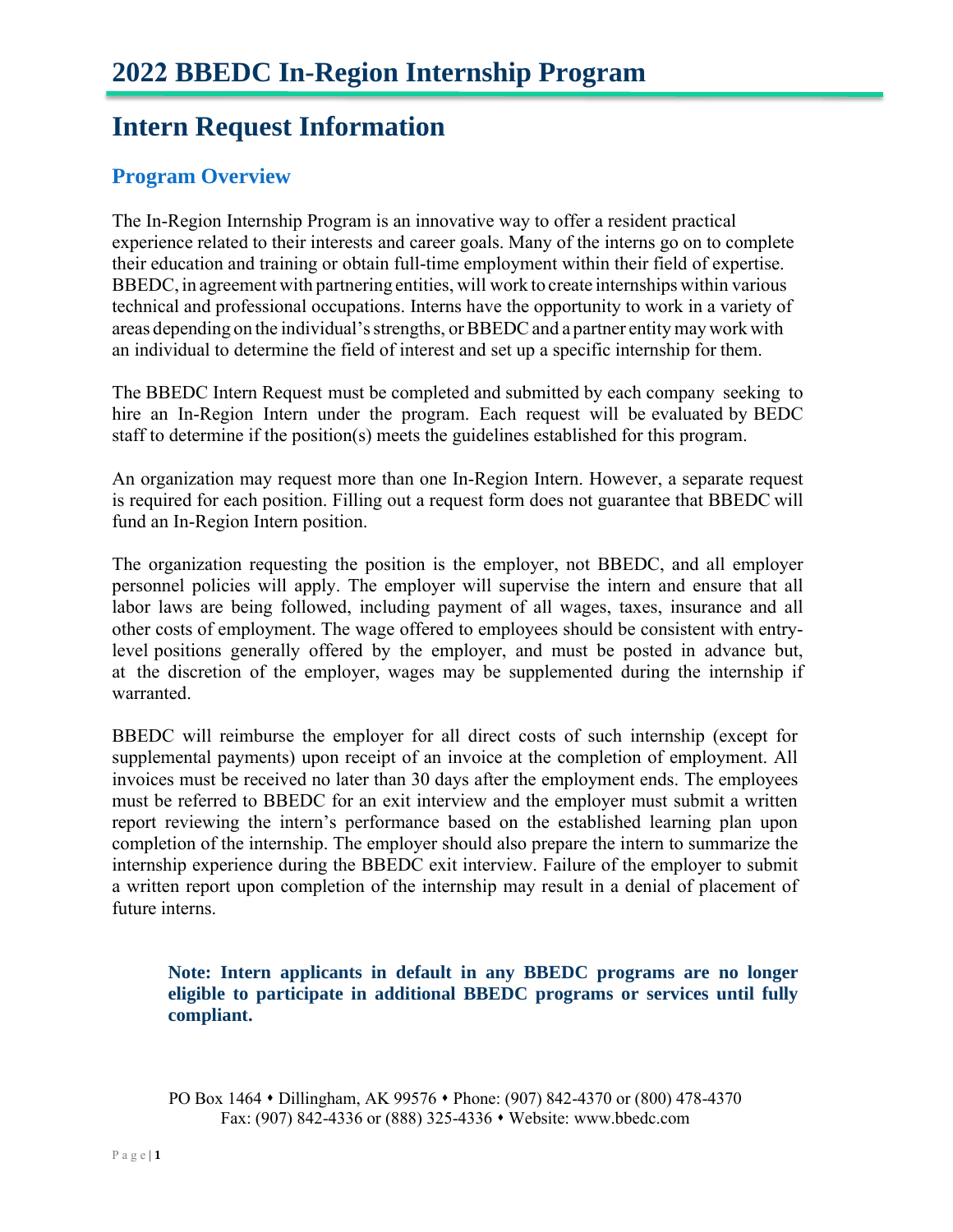#### **Program Requirements**

- **A.** A **separate** detailed budget for the requested position must be submitted, including the suggested entry-level wage to be paid to the intern. (*Complete Employment Budget Worksheet*)
- **B.** The application proposal must include a **separate** detailed job description including the duration (start  $&$  ending dates) of the internship.
- **C.** The entity requesting the intern must identify an immediate supervisor and contact information. The supervisor must be someone working with the intern on a daily basis.
- **D.** Interns must fulfill the BBEDC residency and program requirements. BBEDC will assist the employer with the recruitment and interview process for an intern after a request for applications has been submitted and approved. BBEDC will advertise positions in the community where they are to take place, and others if applicable.
- **E.** Within the first week of hire and at the completion of employment, the BBEDC Work-Based Learning Plan must be completed and submitted to BBEDC.
- **F.** Employer must submit high resolution pictures of the Intern performing job duties to BBEDC with final report.

**Note: Intern applicants in default in any BBEDC programs are no longer eligible to participate in additional BBEDC programs or services until fully compliant.**

**For assistance in completing the application, please contact:**

**Education, Employment & Training Department: Rachel Tilden, Director or Laticia Swift, Coordinator**

*Bristol Bay Economic Development Corporation*  **(907) 842-4370 or (800) 478-4370 or (907) 842-4336 Fax**

PO Box 1464 • Dillingham, AK 99576 • Phone: (907) 842-4370 or (800) 478-4370 Fax: (907) 842-4336 or (888) 325-4336 ⬧ Website: www.bbedc.com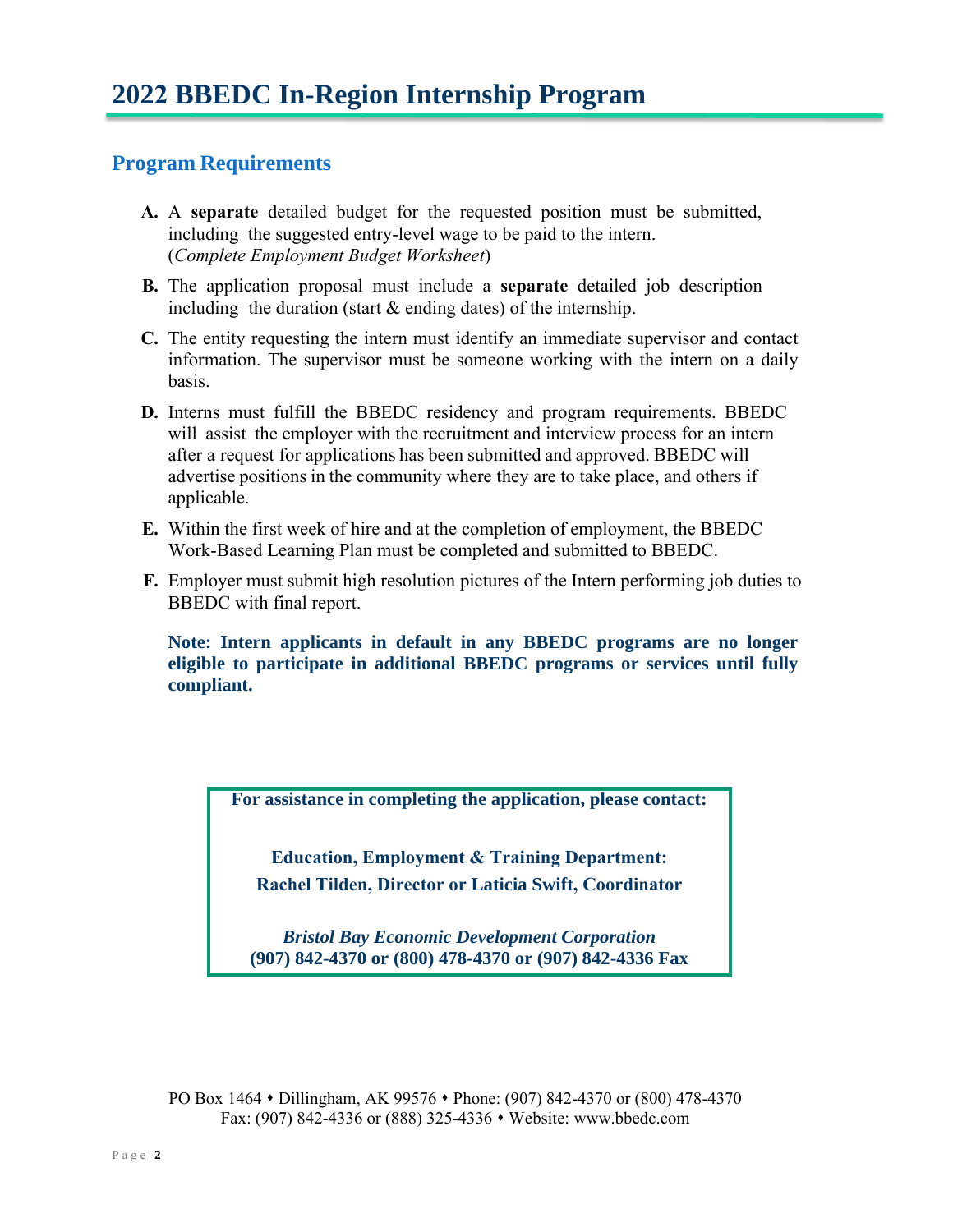## **2022 BBEDC In-Region Intern Request**

| General Liability Coverage: Coverage Amount and Name of Insurer)                               |
|------------------------------------------------------------------------------------------------|
|                                                                                                |
| How did you learn about this program?<br>Liaison Website BBEDC Program Other<br>Describe Other |
| Staff<br>Directory                                                                             |

#### **Application Questions**

1. Explain the proposed position and why an intern is requested.

PO Box 1464 • Dillingham, AK 99576 • Phone: (907) 842-4370 or (800) 478-4370 Fax: (907) 842-4336 or (888) 325-4336 ⬧ Website: www.bbedc.com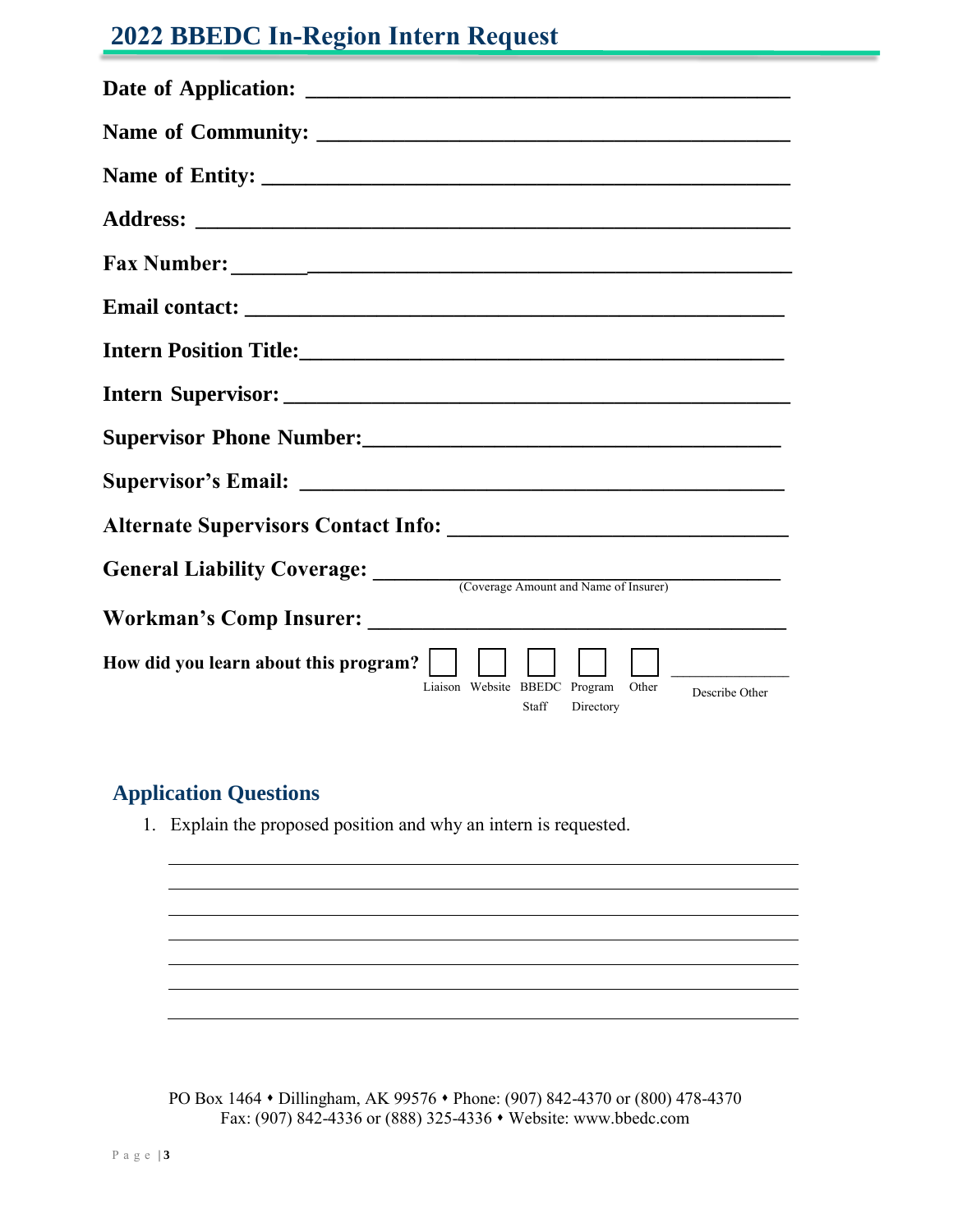2. What can your organization contribute to this position (i.e. wages, room, 

3. Is there a possibility for a full-time or part-time regular position with your organization after the intern position has ended? Please explain.

4. Have you had an intern through BBEDC in the past? If so, what position(s) was it, and what was the overall benefit to the intern? \_\_\_\_\_\_\_\_\_\_\_\_\_\_\_\_\_\_\_\_\_\_\_\_\_\_\_\_\_\_\_\_\_

5. Once the intern is hired, who will work with the intern to identify the learning objectives for the individual learning plan along with criteria to be used to evaluate the intern's knowledge and skill based on the established learning plan? (This must be submitted to BBEDC)

PO Box 1464 • Dillingham, AK 99576 • Phone: (907) 842-4370 or (800) 478-4370 Fax: (907) 842-4336 or (888) 325-4336 • Website: www.bbedc.com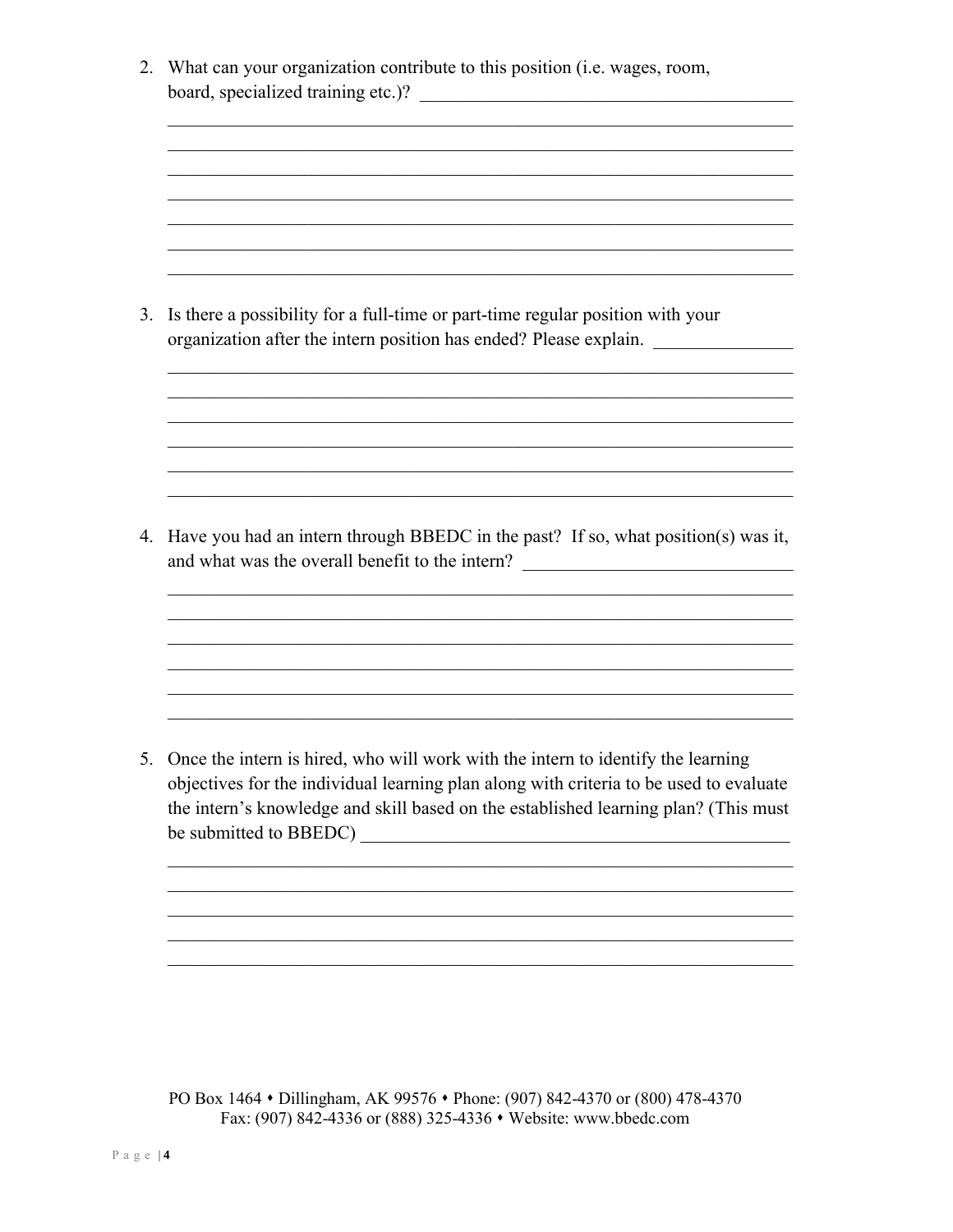6. Brief discription of the intern's basic duties.

7. Provide a detailed timeline & projected cost of the internship position requested. This should include length of employment, wages, hours of regular pay, hours of overtime pay, and any other costs associated with the position.

 $\mathcal{L}_\mathcal{L}$  , and the contribution of the contribution of the contribution of the contribution of the contribution of the contribution of the contribution of the contribution of the contribution of the contribution of  $\mathcal{L}_\mathcal{L}$  , and the contribution of the contribution of the contribution of the contribution of the contribution of the contribution of the contribution of the contribution of the contribution of the contribution of  $\mathcal{L}_\mathcal{L} = \mathcal{L}_\mathcal{L} = \mathcal{L}_\mathcal{L} = \mathcal{L}_\mathcal{L} = \mathcal{L}_\mathcal{L} = \mathcal{L}_\mathcal{L} = \mathcal{L}_\mathcal{L} = \mathcal{L}_\mathcal{L} = \mathcal{L}_\mathcal{L} = \mathcal{L}_\mathcal{L} = \mathcal{L}_\mathcal{L} = \mathcal{L}_\mathcal{L} = \mathcal{L}_\mathcal{L} = \mathcal{L}_\mathcal{L} = \mathcal{L}_\mathcal{L} = \mathcal{L}_\mathcal{L} = \mathcal{L}_\mathcal{L}$  $\mathcal{L}_\mathcal{L}$  , and the contribution of the contribution of the contribution of the contribution of the contribution of the contribution of the contribution of the contribution of the contribution of the contribution of

 $\mathcal{L}_\mathcal{L}$  , and the contribution of the contribution of the contribution of the contribution of the contribution of the contribution of the contribution of the contribution of the contribution of the contribution of  $\mathcal{L}_\mathcal{L}$  , and the contribution of the contribution of the contribution of the contribution of the contribution of the contribution of the contribution of the contribution of the contribution of the contribution of